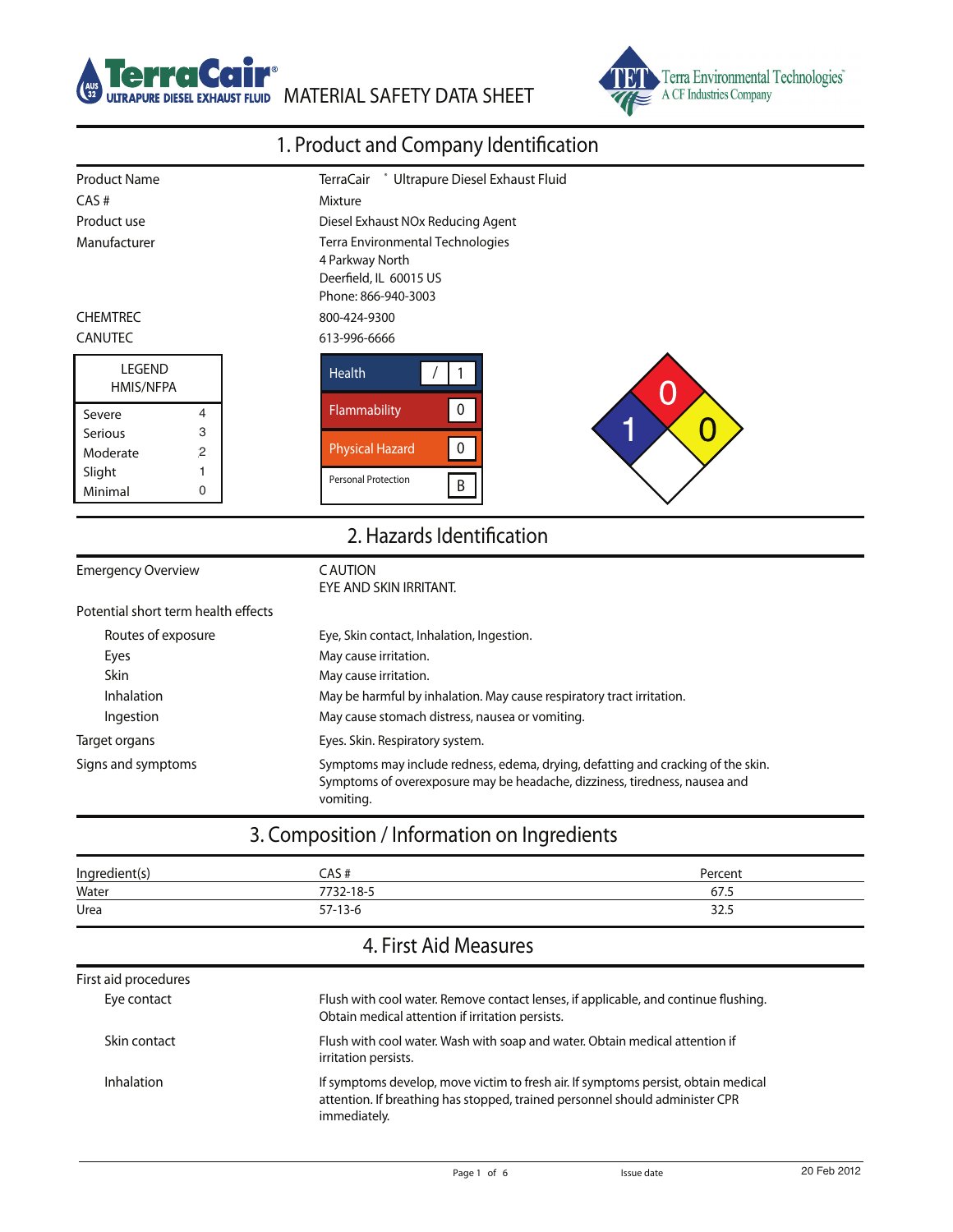| Ingestion                 | Do not induce vomiting. Rinse mouth with water, then drink one or two glasses<br>of water. Obtain medical attention. Never give anything by mouth if victim is<br>unconscious, or is convulsing.                                                                                                                                                                           |
|---------------------------|----------------------------------------------------------------------------------------------------------------------------------------------------------------------------------------------------------------------------------------------------------------------------------------------------------------------------------------------------------------------------|
| <b>Notes to physician</b> | Symptoms may be delayed.                                                                                                                                                                                                                                                                                                                                                   |
| <b>General advice</b>     | If you feel unwell, seek medical advice (show the label where possible). Ensure<br>that medical personnel are aware of the material(s) involved, and take precautions to<br>protect themselves. Show this safety data sheet to the doctor in attendance. Avoid<br>contact with eyes and skin. Wear impervious gloves and safety glasses. Keep out of<br>reach of children. |

# 5. Fire Fighting Measures

| <b>Flammable properties</b><br><b>Extinguishing media</b>           | Not flammable by WHMIS/OSHA criteria.                                                              |
|---------------------------------------------------------------------|----------------------------------------------------------------------------------------------------|
| <b>Suitable extinguishing media</b> Treat for surrounding material. |                                                                                                    |
| Unsuitable extinguishing<br>media                                   | Not available                                                                                      |
| <b>Protection of firefighters</b>                                   | Not available                                                                                      |
| <b>Specific hazards arising from</b> Not available<br>the chemical  |                                                                                                    |
| <b>Protective equipment</b><br>for firefighters                     | Firefighters should wear full protective clothing including self contained<br>breathing apparatus. |
| <b>Hazardous combustion products</b><br><b>Explosion data</b>       | May include and are not limited to: Oxides of carbon. Oxides of nitrogen. Ammonia.                 |
| <b>Sensitivity to mechanical</b><br>impact                          | Not available                                                                                      |
| Sensitivity to static discharge                                     | Not available                                                                                      |

## 6. Accidental Release Measures

| <b>Personal precautions</b>    | Keep unnecessary personnel away. Wear appropriate protective clothing.                                                                                                                                                                                                                                                                                     |
|--------------------------------|------------------------------------------------------------------------------------------------------------------------------------------------------------------------------------------------------------------------------------------------------------------------------------------------------------------------------------------------------------|
| <b>Methods for containment</b> | Stop leak if you can do so without risk. Prevent entry into waterways, sewers,<br>basements or confined areas.                                                                                                                                                                                                                                             |
| <b>Methods for cleaning up</b> | Before attempting clean up, refer to hazard data given above. Small spills may be<br>absorbed with non-reactive absorbent and placed in suitable, covered,<br>labeled containers.<br>Prevent large spills from entering sewers or waterways. Contact emergency services<br>and supplier for advice. Never return spills in original containers for re-use. |
|                                | 7. Handling and Storage                                                                                                                                                                                                                                                                                                                                    |

| <b>Handling</b> | Use good industrial hygiene practices in handling this material.                                |
|-----------------|-------------------------------------------------------------------------------------------------|
| <b>Storage</b>  | Keep out of reach of children. Store in a closed container away from incompatible<br>materials. |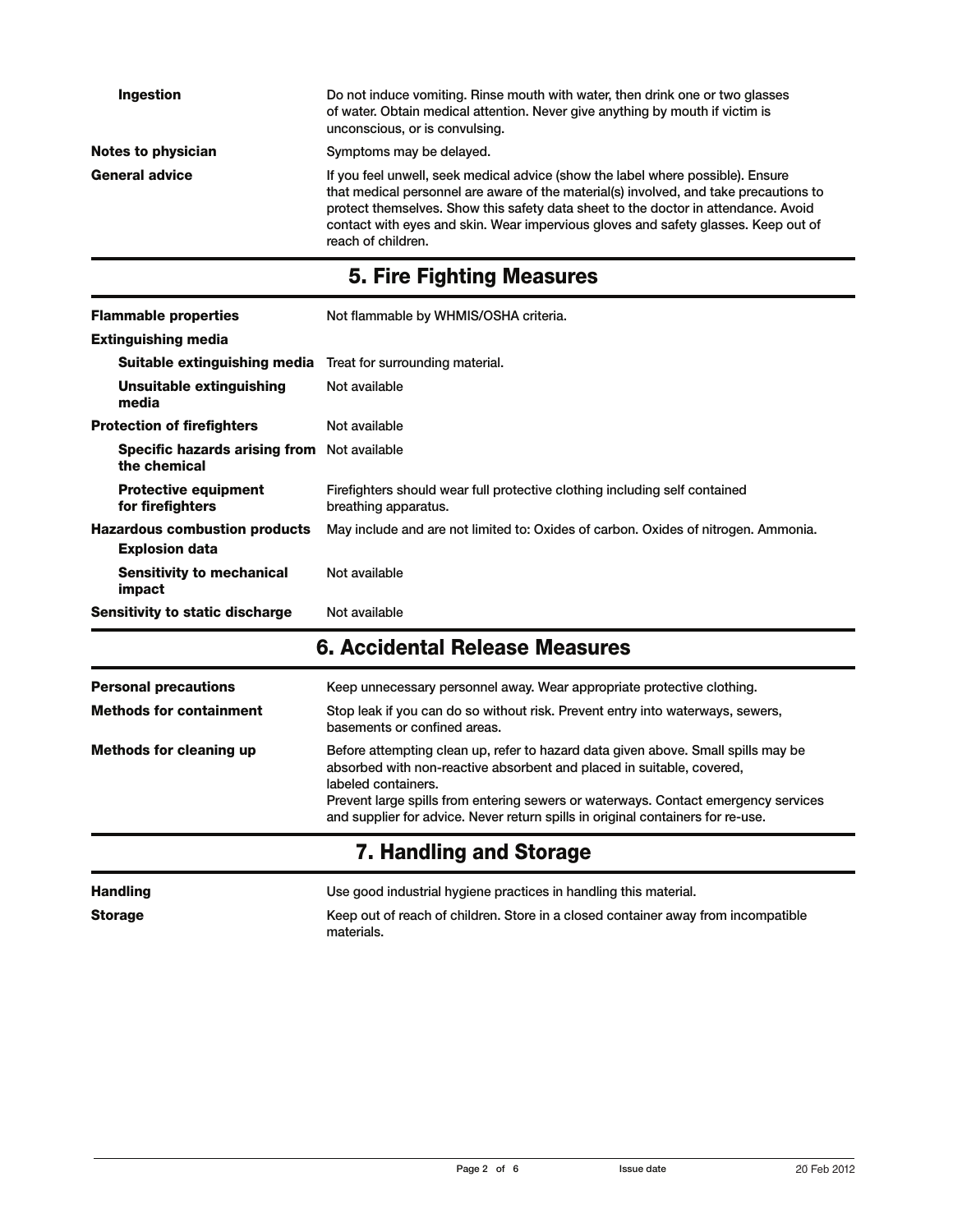## 8. Exposure Controls / Personal Protection

| <b>Exposure limits</b><br>Ingredient(s)  | <b>Exposure Limits</b>                                                                                                                                                                                    |  |
|------------------------------------------|-----------------------------------------------------------------------------------------------------------------------------------------------------------------------------------------------------------|--|
| Urea                                     | <b>ACGIH-TLV</b>                                                                                                                                                                                          |  |
|                                          | Not established                                                                                                                                                                                           |  |
|                                          | <b>OSHA-PEL</b>                                                                                                                                                                                           |  |
|                                          | Not established                                                                                                                                                                                           |  |
| <b>Engineering controls</b>              | Ensure adequate ventilation, especially in confined areas. Use only under good<br>ventilation conditions or with respiratory protection.                                                                  |  |
| <b>Personal protective equipment</b>     |                                                                                                                                                                                                           |  |
| Eye / face protection                    | Wear safety glasses with side shields.                                                                                                                                                                    |  |
| <b>Hand protection</b>                   | Impervious gloves. Nitrile, Viton, Butyl.                                                                                                                                                                 |  |
| <b>Skin and body</b><br>protection       | As required by employer code.                                                                                                                                                                             |  |
| <b>Respiratory protection</b>            | Where exposure guideline levels may be exceeded, use an approved<br>NIOSH respirator.                                                                                                                     |  |
| <b>General hygiene</b><br>considerations | Avoid breathing vapors. Handle in accordance with good industrial hygiene<br>and safety practice. When using do not eat or drink. Wash hands before breaks<br>and immediately after handling the product. |  |

## 9. Physical & Chemical Properties

| <b>Appearance</b>       | Clear.                            |
|-------------------------|-----------------------------------|
| Color                   | Colorless                         |
| Form                    | Liquid                            |
| Odor                    | Slight ammonia                    |
| <b>Physical state</b>   | Liquid                            |
| рH                      | $9.8 - 10.0$                      |
| <b>Freezing point</b>   | $-12^{\circ}$ C                   |
| <b>Boiling point</b>    | $104$ °C                          |
| <b>Density</b>          | 9.1 lbs. / USG - 4.13 kg / 3.785L |
| <b>Specific gravity</b> | 1.087-1.093 @ 20 $^{\circ}$ C     |
| <b>Solubility (H2O)</b> | 100%                              |

#### 10. Chemical Stability & Reactivity Information

| <b>Chemical stability</b>                 | Stable under recommended storage conditions.                                                                        |
|-------------------------------------------|---------------------------------------------------------------------------------------------------------------------|
| <b>Conditions to avoid</b>                | Do not mix with any other chemical or product.                                                                      |
| Incompatible materials                    | Acids, Oxidizers, Alkalis,                                                                                          |
|                                           | Hazardous decomposition products May include and are not limited to: Oxides of carbon. Oxides of nitrogen. Ammonia. |
| <b>Possibility of hazardous reactions</b> | Hazardous polymerization does not occur.                                                                            |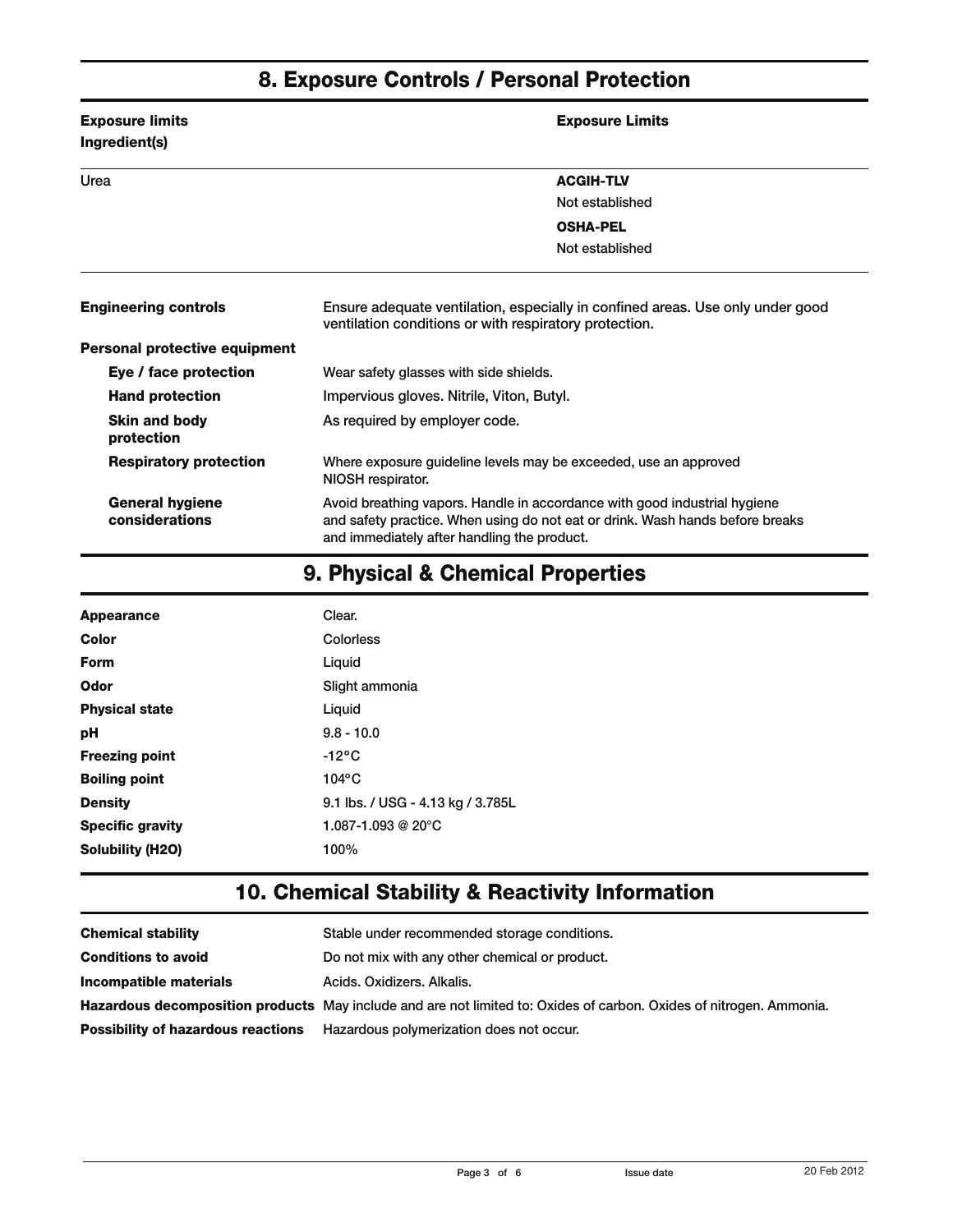## 11. Toxicological Information

| <b>Component analysis - LC50</b><br>Ingredient(s) | <b>LC50</b>   |                                                                                                |  |  |
|---------------------------------------------------|---------------|------------------------------------------------------------------------------------------------|--|--|
| Urea                                              | Not available |                                                                                                |  |  |
|                                                   |               |                                                                                                |  |  |
| <b>Component analysis - Oral LD50</b>             |               |                                                                                                |  |  |
| Ingredient(s)                                     | <b>LD50</b>   |                                                                                                |  |  |
| Urea                                              |               | 11,500 - 13,000 mg/kg mouse; 14,300 - 15,000 mg/kg rat; 510 mg/kg cattle.                      |  |  |
| <b>Effects of acute exposure</b>                  |               |                                                                                                |  |  |
| Eye                                               |               | May cause irritation.                                                                          |  |  |
| Skin                                              |               | May cause irritation.                                                                          |  |  |
| <b>Inhalation</b>                                 | Not available |                                                                                                |  |  |
| Ingestion                                         |               | May cause stomach distress, nausea or vomiting.                                                |  |  |
| <b>Sensitization</b>                              |               | Non-hazardous by WHMIS/OSHA criteria.                                                          |  |  |
| <b>Chronic effects</b>                            |               | Non-hazardous by WHMIS/OSHA criteria.                                                          |  |  |
| <b>Carcinogenicity</b>                            |               | Non-hazardous by WHMIS/OSHA criteria.                                                          |  |  |
| <b>Mutagenicity</b>                               |               | Non-hazardous by WHMIS/OSHA criteria.                                                          |  |  |
| <b>Reproductive effects</b>                       |               | Non-hazardous by WHMIS/OSHA criteria.                                                          |  |  |
| <b>Teratogenicity</b>                             |               | Non-hazardous by WHMIS/OSHA criteria.                                                          |  |  |
|                                                   |               | <b>12. Ecolological Information</b>                                                            |  |  |
| <b>Ecotoxicity</b>                                |               | Components of this product have been identified as having potential environmental<br>concerns. |  |  |
| <b>Ecotoxicity - Freshwater Fish Species Data</b> |               |                                                                                                |  |  |
| Urea                                              | $57-13-6$     | 96 Hr LC50 Barillius barna: >9100 mg/L                                                         |  |  |
| <b>Ecotoxicity - Microtox Data</b>                |               |                                                                                                |  |  |
| Urea                                              | $57-13-6$     | 24HrEC50 Daphnia magna straus:>10000mg/L                                                       |  |  |
| <b>Environmental effects</b>                      | Not available |                                                                                                |  |  |
| <b>Aquatic toxicity</b>                           |               | Not available                                                                                  |  |  |

Persistence / degradability Mot available Bioaccumulation / accumulation Not available Partition coefficient Not available Mobility in environmental media Not available Chemical fate information Not available Other adverse effects Mot available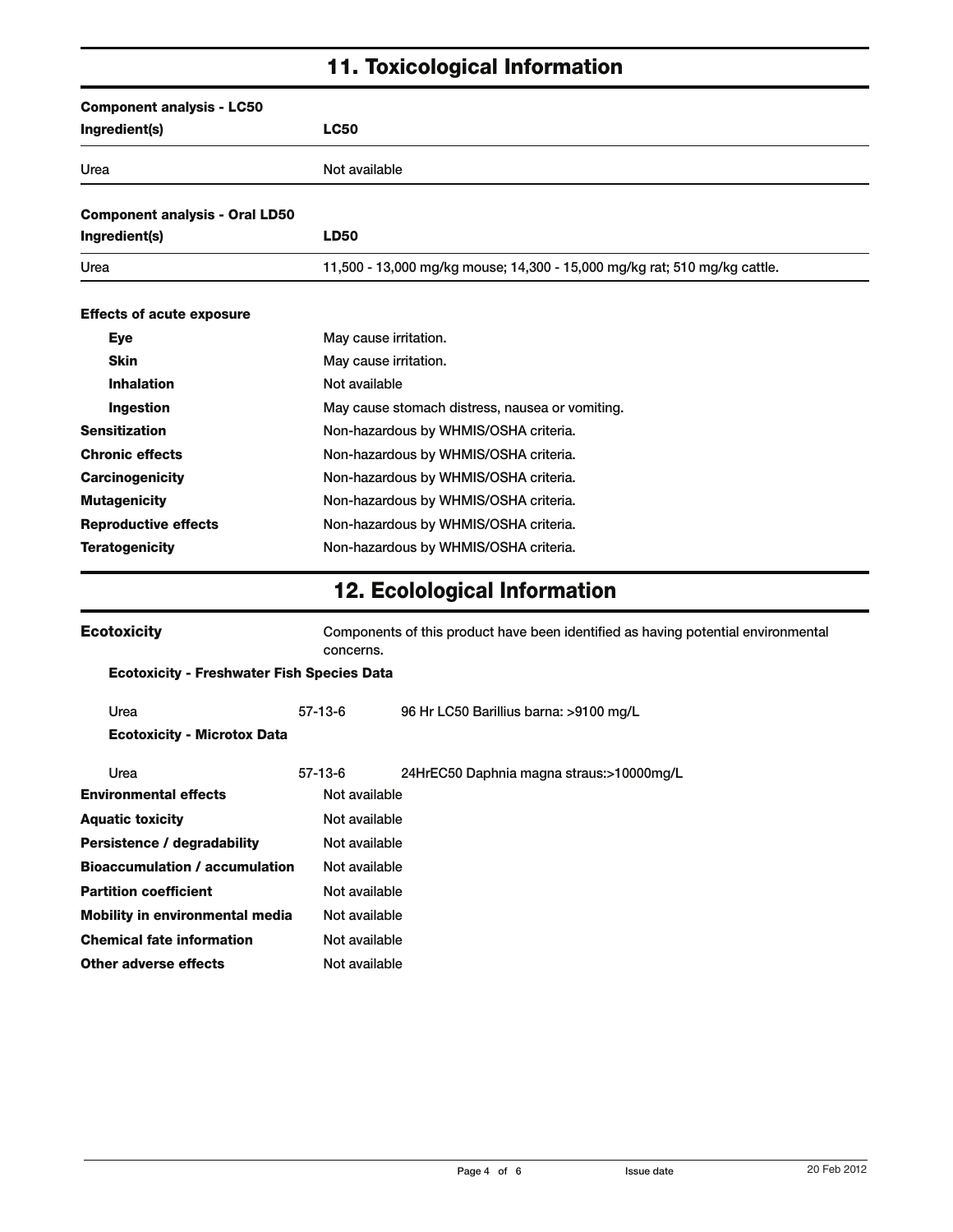## 13. Disposal Considerations

| Waste codes                              | Not available                                                                    |  |
|------------------------------------------|----------------------------------------------------------------------------------|--|
| <b>Disposal instructions</b>             | Review federal, provincial, and local government requirements prior to disposal. |  |
| Waste from residues / unused<br>products | Not available                                                                    |  |
| <b>Contaminated packaging</b>            | Not available                                                                    |  |
| <b>14. Transport Information</b>         |                                                                                  |  |
| U.S. Department of Transportation (DOT)  |                                                                                  |  |

Not regulated as dangerous goods.

#### Transportation of Dangerous Goods (TDG - Canada)

Not regulated as dangerous goods.

| 15. Regulatory Information                                         |                                                                                                                                                                                                                        |  |
|--------------------------------------------------------------------|------------------------------------------------------------------------------------------------------------------------------------------------------------------------------------------------------------------------|--|
| <b>Canadian federal regulations</b>                                | This product has been classified in accordance with the hazard criteria of the Controlled<br>Products Regulations and the MSDS contains all the information required by the<br><b>Controlled Products Regulations.</b> |  |
| <b>US Federal regulations</b>                                      | The product is a "Hazardous Chemical" as defined by the OSHA Hazard Communication<br>Standard, 29 CFR 1910.1200. All components are on the U.S. EPA TSCA Inventory List.                                               |  |
| <b>Occupational Safety and Health Administration (OSHA)</b>        |                                                                                                                                                                                                                        |  |
| 29 CFR 1910.1200 hazardous<br>chemical                             | Yes                                                                                                                                                                                                                    |  |
| <b>Superfund Amendments and Reauthorization Act of 1986 (SARA)</b> |                                                                                                                                                                                                                        |  |
| <b>Hazard categories</b>                                           | Immediate Hazard - Yes<br>Delayed Hazard - No<br>Fire Hazard - No<br>Pressure Hazard - No<br>Reactivity Hazard - No                                                                                                    |  |
| <b>Section 302 extremely</b><br>hazardous substance                | <b>No</b>                                                                                                                                                                                                              |  |
| <b>Section 311 hazardous</b><br>chemical                           | <b>Yes</b>                                                                                                                                                                                                             |  |
| <b>Clean Air Act (CAA)</b>                                         | Not available                                                                                                                                                                                                          |  |
| <b>Clean Water Act (CWA)</b>                                       | Not available                                                                                                                                                                                                          |  |
| <b>Safe Drinking Water Act (SDWA)</b>                              | Not available                                                                                                                                                                                                          |  |
| <b>Drug Enforcement Agency (DEA)</b>                               | Not available                                                                                                                                                                                                          |  |
| <b>Food and Drug Administration</b><br>(FDA)                       | Not available                                                                                                                                                                                                          |  |
| <b>WHMIS status</b>                                                | Controlled                                                                                                                                                                                                             |  |
| <b>WHMIS classification</b>                                        | <b>Class D - Division 2B</b>                                                                                                                                                                                           |  |
| <b>WHMIS labeling</b>                                              |                                                                                                                                                                                                                        |  |